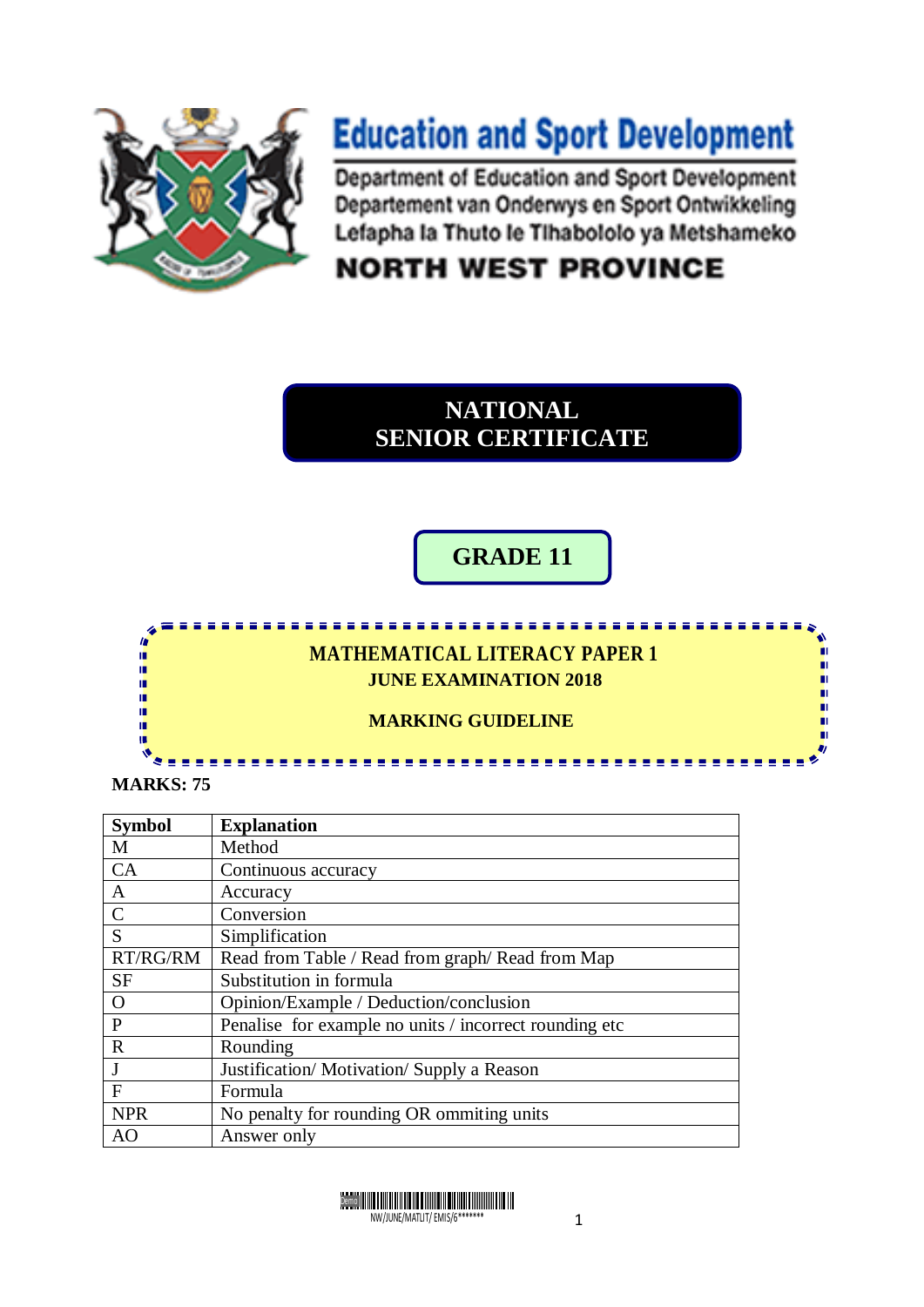|       | QUESTION 1 [13]                           |                         | TL           |
|-------|-------------------------------------------|-------------------------|--------------|
| 1.1.1 |                                           | 1M division<br>1 Answer | $\mathbf{1}$ |
|       | Mass $=\frac{500}{1000}$ $\checkmark$     |                         |              |
|       | $= 0.5 \text{kg} \checkmark$              | (2)                     |              |
| 1.1.2 | Oil needed = $\frac{2}{3} \times 250$     | 1Mmultiplying           | $\mathbf{1}$ |
|       | $= 166,67$ $\checkmark$                   | 1Answer                 |              |
|       | $= 167$ ml oil needed $\checkmark$        | 1Rounding               |              |
|       |                                           | (3)                     |              |
| 1.1.3 |                                           | 1Multipying             | $\mathbf{1}$ |
|       | Total muffins = $12 \times 2 \checkmark$  | 1Answer                 |              |
|       | $= 24 \checkmark$                         |                         |              |
|       |                                           | (2)                     |              |
| 1.2.1 | 0 to 1 hour $\checkmark$                  | 2 Answer                |              |
|       | Sundays and public holidays $\checkmark$  |                         | $\mathbf{1}$ |
|       |                                           | (2)                     |              |
| 1.2.2 | Total time = $13: 25 - 08: 45 \checkmark$ | 1Subtraction            |              |
|       | $=$ 4 hours 40 minutes $\checkmark$       | 1Answer                 |              |
|       |                                           |                         | $\mathbf{1}$ |
|       |                                           | (2)                     |              |
| 1.2.3 | Amount paid = $R6,00 \checkmark$          | 2Anwser                 | $\mathbf{1}$ |
|       |                                           | (2)                     |              |
|       |                                           |                         |              |

| <b>QUESTION 2</b><br>$[16]$ |                                                                                                                                  |                |                |
|-----------------------------|----------------------------------------------------------------------------------------------------------------------------------|----------------|----------------|
| 2.1                         | Total Cost = R 2 400 $\times$ R 50, 00 + n, where n is the number of people<br>attending the conference. $\checkmark \checkmark$ | 2 Answer       | $\overline{2}$ |
|                             |                                                                                                                                  | (2)            |                |
| 2.2                         | A= R2 400 + 50 $\times$ 20 $\times$                                                                                              | 1Substitution  |                |
|                             | $=$ R2 400 + R 1000<br>$=$ R3 400 $\checkmark$                                                                                   | 1Answer<br>(2) | $\overline{2}$ |
| 2.3                         | $I = 130 \times n$                                                                                                               | 1Substitution  | $\overline{2}$ |
|                             | $10\,400 = 130 \times n$<br>$n = 80$                                                                                             | 1Answer<br>(2) |                |
|                             |                                                                                                                                  |                |                |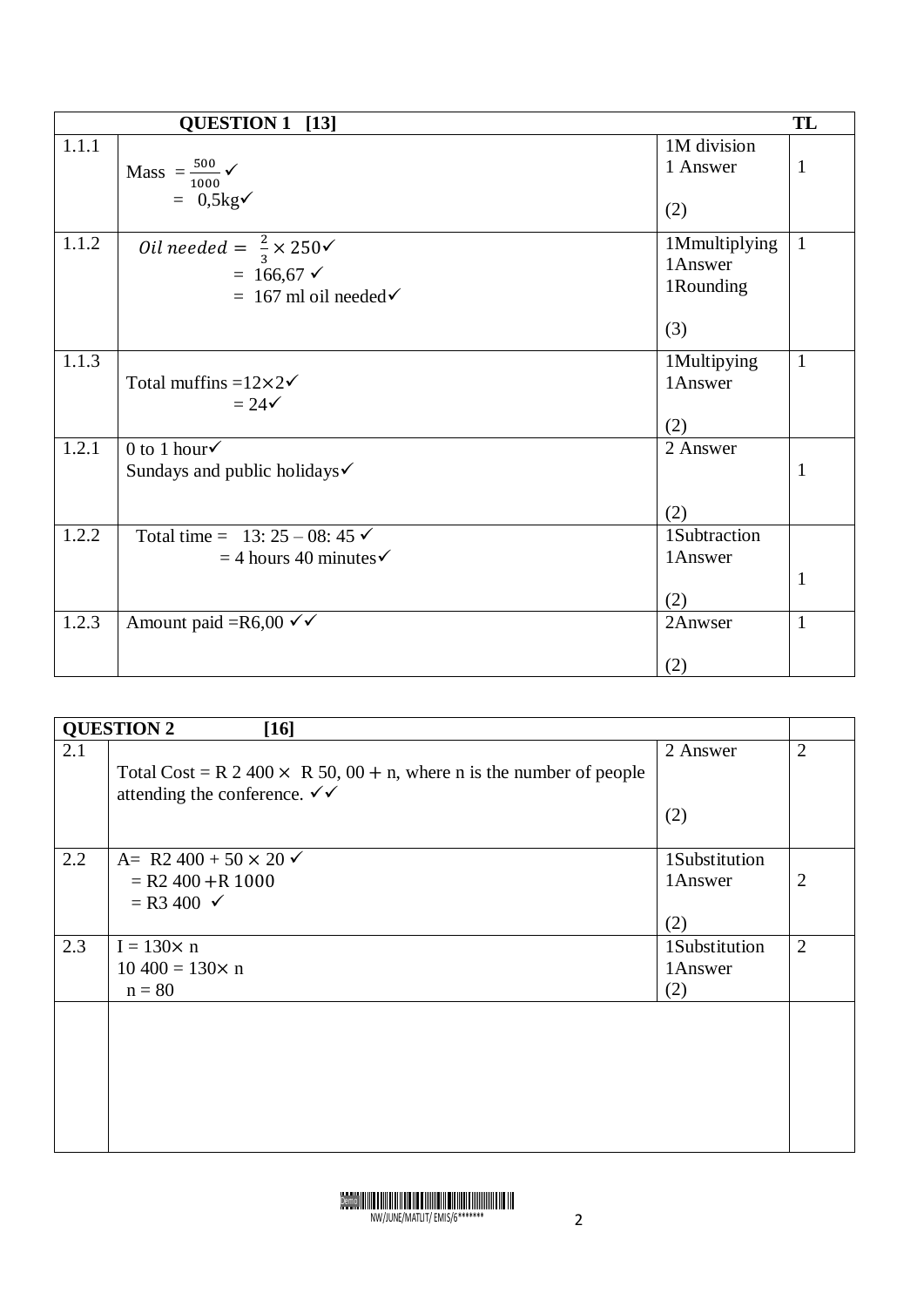|       | <b>Income and Cost</b>                                                                                                                                  |                            |                |
|-------|---------------------------------------------------------------------------------------------------------------------------------------------------------|----------------------------|----------------|
|       | 14000                                                                                                                                                   |                            |                |
|       | 12000                                                                                                                                                   |                            |                |
|       |                                                                                                                                                         |                            |                |
|       | 10000                                                                                                                                                   |                            |                |
|       | 8000                                                                                                                                                    |                            |                |
|       | <b>Amouunt in Rands</b><br>6000                                                                                                                         | $\blacksquare$ Cost        |                |
|       | 4000                                                                                                                                                    | $l$ Income                 |                |
|       | 2000                                                                                                                                                    |                            |                |
|       |                                                                                                                                                         |                            |                |
|       | 0<br>20<br>40<br>60<br>80<br>0<br>100                                                                                                                   | 120                        |                |
|       | <b>Number of People</b>                                                                                                                                 |                            |                |
|       | 1M heading<br>1M(0, 2400)<br>1M(100,7 400)<br>1M labelling both axis<br>1M(0,0)<br>2M joining the points<br>1M(100, 13 000)<br>1M labelling both graphs |                            |                |
|       |                                                                                                                                                         | (8)                        |                |
| 2.5   | 30 Tickets √√                                                                                                                                           | 2A answer                  | $\overline{2}$ |
|       |                                                                                                                                                         | (2)                        |                |
|       | <b>QUESTION 3</b><br>$[23]$                                                                                                                             |                            |                |
|       | 3.1.1 R1 000, $61\sqrt{ }$                                                                                                                              | 2RT                        | $\,1\,$        |
|       |                                                                                                                                                         | (2)                        |                |
| 3.12  | $R200,00 \checkmark$                                                                                                                                    | 2RT                        | $\mathbf{1}$   |
|       |                                                                                                                                                         | (2)                        |                |
| 3.1.3 | Life style magazine fee $\checkmark$                                                                                                                    | 2A Answer                  | $\mathbf{1}$   |
|       |                                                                                                                                                         | (2)                        |                |
| 3.1.4 |                                                                                                                                                         | 1substitution              |                |
|       | interest rate = $\frac{R23,73}{R1,000,61}$ × 100√                                                                                                       | 1A<br><b>NPR</b>           | $\overline{2}$ |
|       | $= 2,371553352%$                                                                                                                                        |                            |                |
|       | $=2,38\%$                                                                                                                                               | (2)                        |                |
| 3.2   | $\frac{12\%}{12\%}$ = 1% Per month $\checkmark$                                                                                                         | 1Conversion                |                |
|       |                                                                                                                                                         | 1Substitution<br>1A answer |                |
|       | <i>first month</i> = $\left(\frac{1}{100} \times \text{R}13500\right)$ + , R13500, 00 $\checkmark$                                                      | 1A answer                  |                |
|       |                                                                                                                                                         |                            |                |

N MATHILITIK AT INI MAHILITIK ING PINATUTIK AT ANG ATAWAT INI MAHILITIK AT INI MATLITIK AT ISANG AT AT ISANG A<br>NGC 2008 NATITIK AT ISANG AT ISANG AT ISANG AT ISANG AT ISANG AT ISANG AT ISANG AT ISANG AT ISANG AT ISANG AT<br>N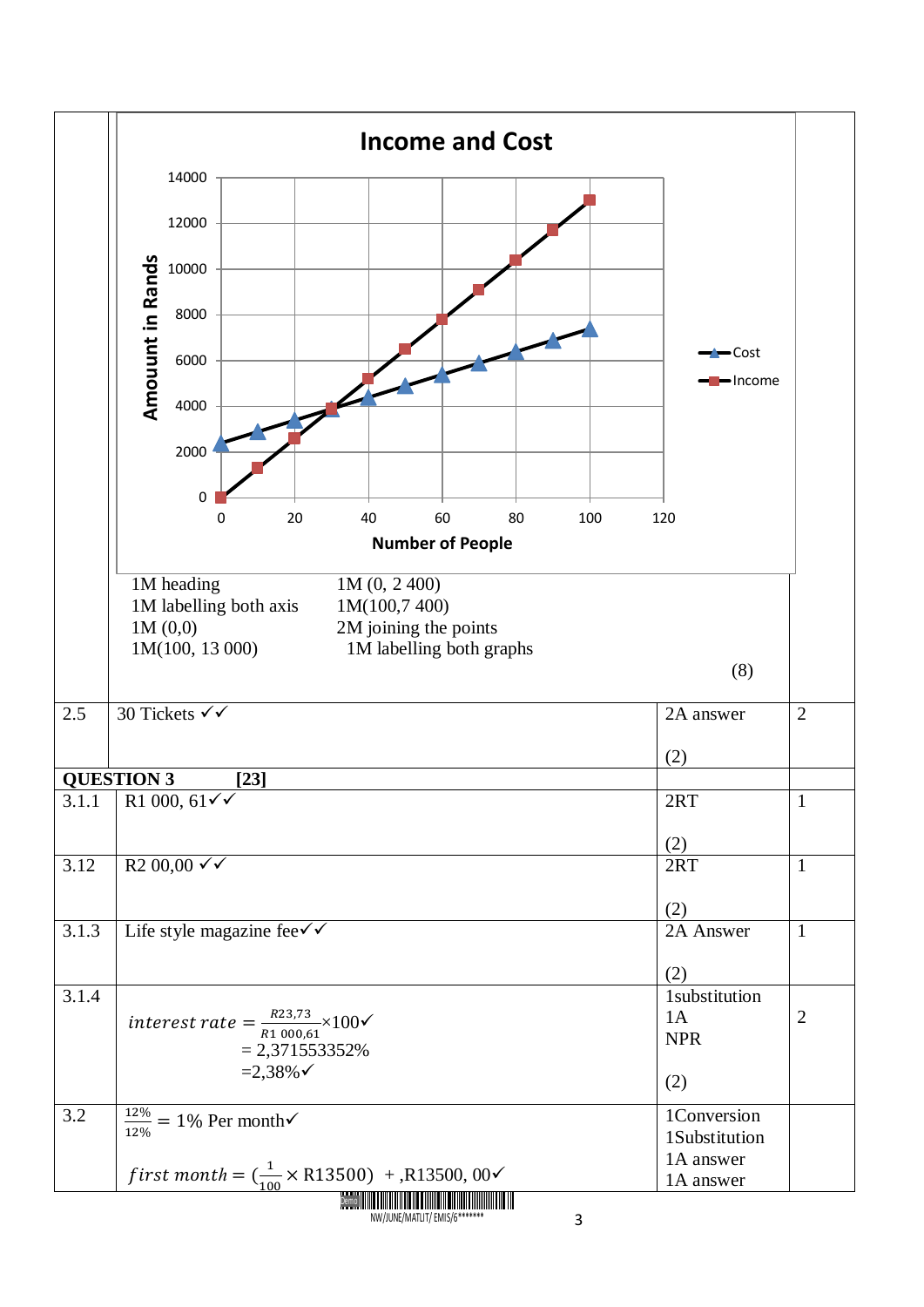|       | $=$ R13 635,00 $\checkmark$                                                               | 1A answer     | 3              |
|-------|-------------------------------------------------------------------------------------------|---------------|----------------|
|       |                                                                                           |               |                |
|       | second month = $\left(\frac{1}{100} \times \text{R}13\,635\right) + \text{R}13\,635,00$   |               |                |
|       | $=$ R13 771,35 $\checkmark$                                                               |               |                |
|       |                                                                                           | (5)           |                |
|       |                                                                                           |               |                |
|       | Third month = $\left(\frac{1}{100} \times \text{R}13\ 771,35\right) + \text{R}13\ 771,35$ |               |                |
|       | $=$ R13 909,02 $\checkmark$                                                               |               |                |
|       |                                                                                           |               |                |
|       | <b>OR</b>                                                                                 |               |                |
|       | First month = $1,01 \times R13500\checkmark$                                              |               |                |
|       | $=$ R13 635 $\checkmark$                                                                  |               |                |
|       | Second month = $1,01 \times R13$ 635                                                      |               |                |
|       | $=$ R13 771,35 $\checkmark$                                                               |               |                |
|       | Third month = $1,01 \times R13$ 771,35                                                    |               |                |
|       | $=$ R13 909,02 $\checkmark$ $\checkmark$                                                  |               |                |
|       |                                                                                           |               |                |
| 3.3.1 | $6kl = 0$                                                                                 | 1A answer     |                |
|       | $6kl = R8,04 \times 6 = R48,24 \times$                                                    | 1Method       | $\overline{2}$ |
|       | $6kl = R10,55 \times 6 = R63,30$                                                          | 1A answer     |                |
|       | $6kl = R12,21 \times 6 = R73,26$                                                          | 1A answer     |                |
|       | $3kl = R13,95 \times 3 = R41,85 \times$                                                   | 1A answer     |                |
|       | Total paid = R48,24+ R63,30 + R73,26 + R41,85 $\checkmark$                                |               |                |
|       | $= R226,65\checkmark$                                                                     | (5)           |                |
|       |                                                                                           |               |                |
| 3.3.2 |                                                                                           | 1Method       |                |
|       | New charges = $\frac{17}{100}$ × R44,82 + R44,82 $\checkmark$                             | 1Answer       | $\overline{2}$ |
|       | = R52,44 $\checkmark$                                                                     |               |                |
|       |                                                                                           | (2)           |                |
| 3.4   | $R25000 \checkmark$                                                                       | 1 numerator   |                |
|       | Earning in other country $=$<br>16,93                                                     | 1denominator  | $\mathbf{1}$   |
|       |                                                                                           | 1A answer     |                |
|       | $=$ £1476,67 $\checkmark$                                                                 | (3)           |                |
|       | <b>QUESTION 4</b>                                                                         |               |                |
|       | $[23]$                                                                                    |               |                |
| 4.1.1 | Radius = $\frac{150}{2}$ $\checkmark$                                                     | 1Dividing     |                |
|       | $= 75$ cm $\checkmark$                                                                    | 1A answer     | $\overline{2}$ |
|       |                                                                                           | (2)           |                |
|       |                                                                                           |               |                |
| 4.1.2 | Volume = $\pi r^2 h$                                                                      | 1Conversion   |                |
|       | $V = 3,142 \times (75cm)^2 \checkmark \times 250 \checkmark cm$                           | 1Substitution | 3              |
|       |                                                                                           | 1A answer     |                |
|       | V = 4418437,5 cm <sup>3</sup> $\checkmark$                                                | 1A answer     |                |
|       |                                                                                           | 1Rounding     |                |
|       | $1000 \text{cm}^3 = 1$ litre                                                              |               |                |
|       |                                                                                           |               |                |
|       | $V = \frac{4418437,5}{1000}$                                                              |               |                |
|       | $V = 4418,4375\checkmark$                                                                 | (5)           |                |
|       | $V = 4418,43$ litres $\checkmark$                                                         |               |                |
|       |                                                                                           |               |                |